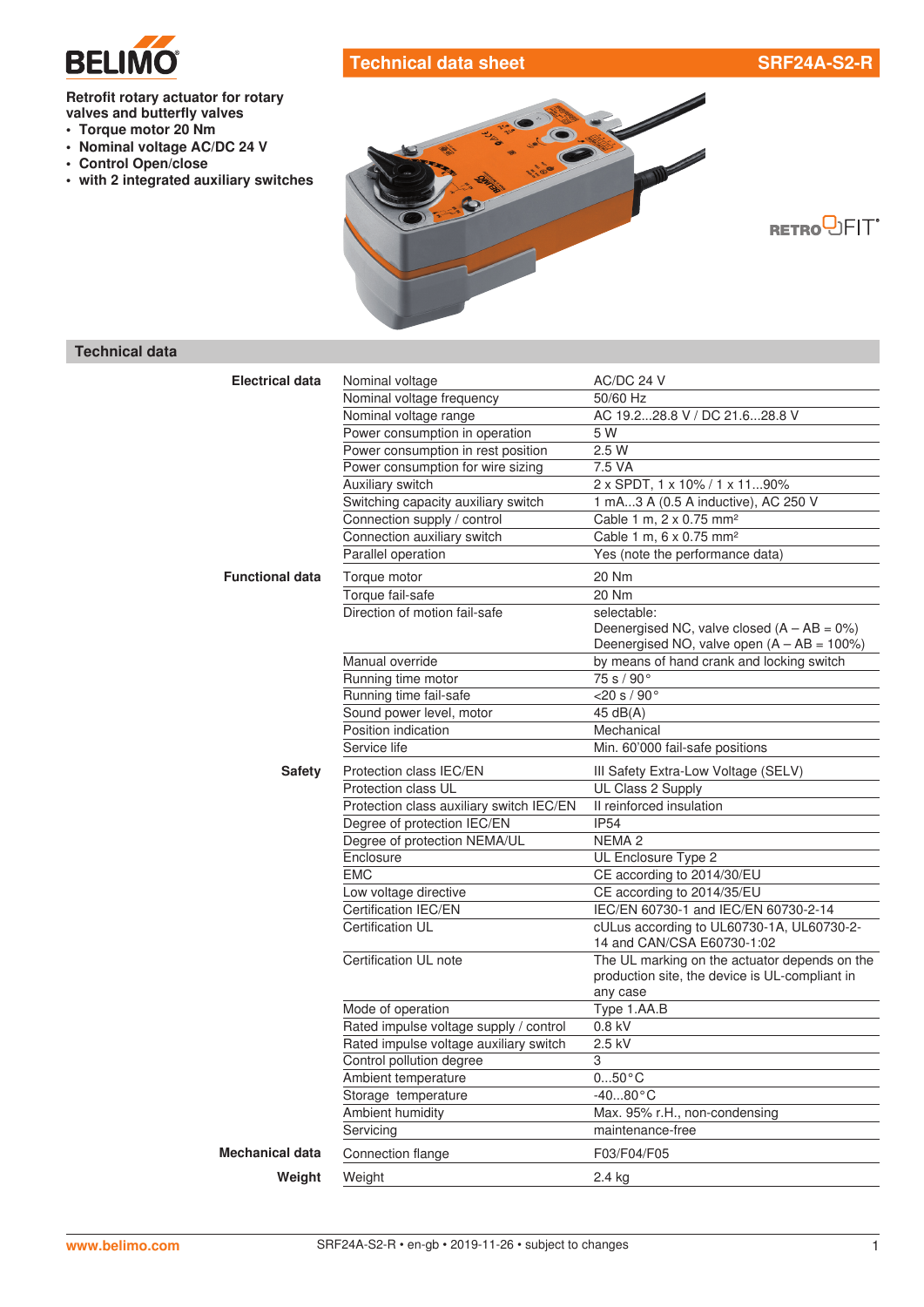**SRF24A-S2-R Rotary actuator fail-safe (Retrofit), Open/close, AC/ DC 24 V, 20 Nm, with 2 integrated auxiliary switches**



#### **Safety notes**



- This device has been designed for use in stationary heating, ventilation and air-<br>conditioning systems and must not be used outside the specified field of applica<br>especially in aircraft or in any other airborne means of conditioning systems and must not be used outside the specified field of application, especially in aircraft or in any other airborne means of transport.
	- Outdoor application: only possible in case that no (sea) water, snow, ice, insolation or aggressive gases interfere directly with the actuator and that is ensured that the ambient conditions remain at any time within the thresholds according to the data sheet.
	- Only authorised specialists may carry out installation. All applicable legal or institutional installation regulations must be complied during installation.
	- The device may only be opened at the manufacturer's site. It does not contain any parts that can be replaced or repaired by the user.
	- Cables must not be removed from the device.
	- The device contains electrical and electronic components and must not be disposed of as household refuse. All locally valid regulations and requirements must be observed.
	- The two switches integrated in the actuator are to be operated either on power supply voltage or at safety extra-low voltage. The combination power supply voltage/ safety extra-low voltage is not permitted.

**Mode of operation** The actuator moves the valve to the operating position at the same time as tensioning the return spring. The valve is turned back to the fail-safe position by spring force when the supply voltage is interrupted.

| Application | For rotary valves and butterfly valves with the following mechanical specifications:    |
|-------------|-----------------------------------------------------------------------------------------|
|             | - ISO 5211: F03, F04, F05 (hole circle diameter on the flange for mounting the fitting) |
|             | - ISO 5211: quadratic, flat head or wedge-shaped stem head geometry                     |
|             |                                                                                         |

#### **Tappet shaft**

 $Type$  s [mm]  $ZSFV-08$  8  $ZSFV-09$  9 ZSFV-10 10 ZSFV-11 11 ZSFV-12 12 **ZSFV-14** 14 s  $\alpha$ Type s [mm] d<sub>8</sub> [mm]  $ZSFF-08$  8 17  $ZSFF-09$  9 12  $ZSFF-10$  10 17  $ZSFF-11$  11 14 **ZSFF-14** 14 18 Type d<sub>7</sub> [mm] ZSFK-12 12 ZSFK-14 14 ZSFV-.. ZSFF-.. ZSFK-.. **Simple direct mounting** Simple direct mounting on the rotary valve or butterfly valve with mounting flange. The mounting orientation in relation to the fitting can be selected in 90° steps. **Manual override** By using the hand crank the valve can be operated manually and engaged with the locking switch at any position. Unlocking is carried out manually or automatically by applying the operating voltage. **Adjustable angle of rotation** Adjustable angle of rotation with mechanical end stops. **High functional reliability** The actuator is overload protected, requires no limit switches and automatically stops when the end stop is reached. **Flexible signalization** The actuator has one auxiliary switch with a fixed setting and one adjustable auxiliary switch. They permit a 10% or 11...90% angle of rotation to be signaled.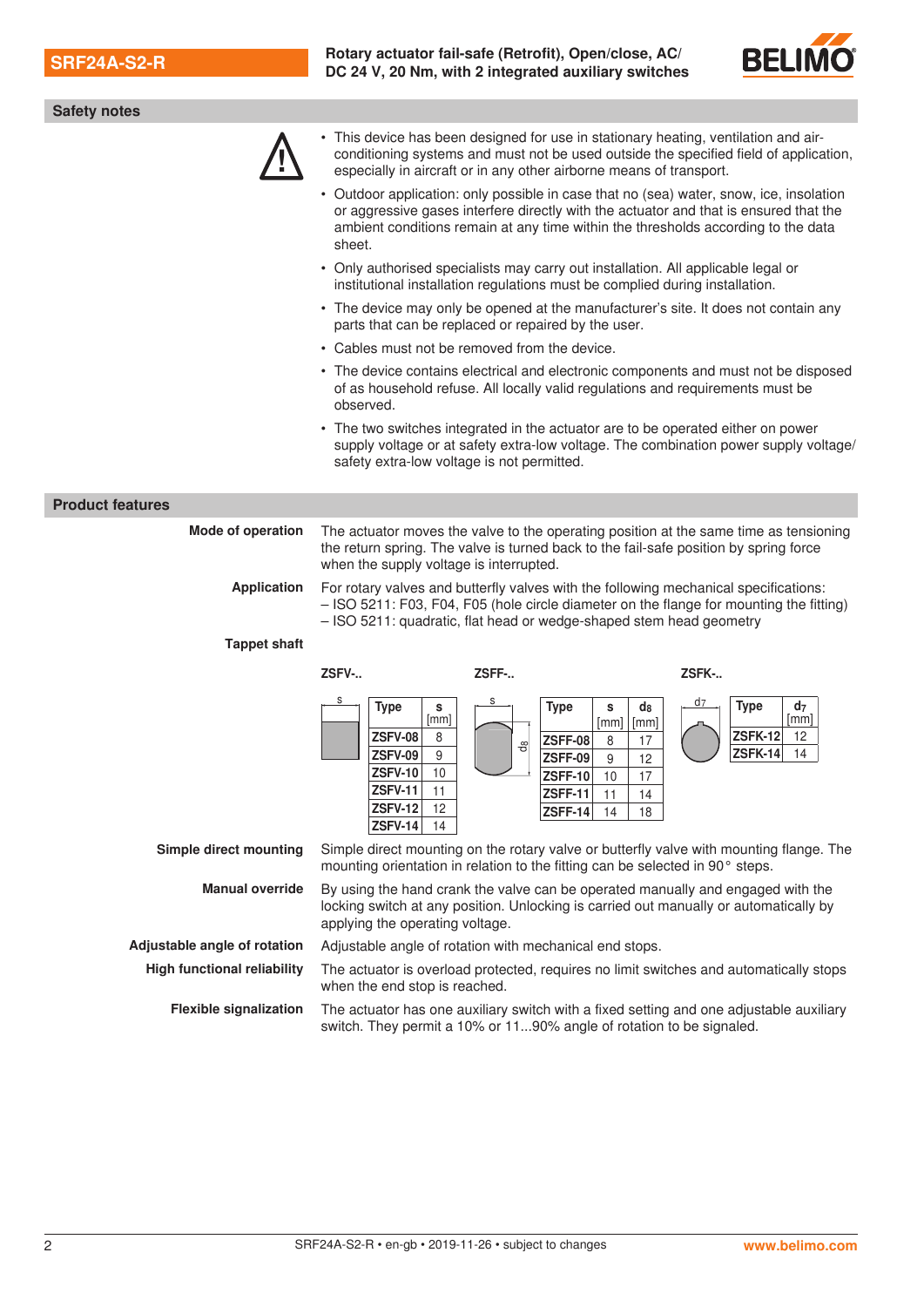**SRF24A-S2-R Rotary actuator fail-safe (Retrofit), Open/close, AC/**<br> **RG 24 V 20 Nm** with 2 integrated ouvilians ewitobac **DC 24 V, 20 Nm, with 2 integrated auxiliary switches**



### **Accessories**

|                               | <b>Description</b>                                                           | <b>Type</b> |
|-------------------------------|------------------------------------------------------------------------------|-------------|
| <b>Mechanical accessories</b> | Form fit adapter square 8x8x55 mm (LxWxH)                                    | ZSFV-08     |
|                               | Form fit adapter square 9x9x55 mm (LxWxH)                                    | ZSFV-09     |
|                               | Form fit adapter square 10x10x55 mm (LxWxH)                                  | ZSFV-10     |
|                               | Form fit adapter square 11x11x55 mm (LxWxH)                                  | ZSFV-11     |
|                               | Form fit adapter square 12x12x55 mm (LxWxH)                                  | $ZSFV-12$   |
|                               | Form fit adapter square 14x14x55 mm (LxWxH)                                  | ZSFV-14     |
|                               | Form fit adapter two flats $8x\varnothing$ 17x55 mm (Wx $\varnothing xH$ )   | ZSFF-08     |
|                               | Form fit adapter two flats $9x@12x55$ mm (Wx $@xH$ )                         | ZSFF-09     |
|                               | Form fit adapter two flats $10 \times 017 \times 55$ mm (W $\times$ ØxH)     | ZSFF-10     |
|                               | Form fit adapter two flats $11x\varnothing$ 14x55 mm (Wx $\varnothing$ xH)   | ZSFF-11     |
|                               | Form fit adapter two flats 14xØ18x55 mm (WxØxH)                              | ZSFF-14     |
|                               | Form fit adapter wedge groove Ø12x4x55 mm (ØxWxH)                            | ZSFK-12     |
|                               | Form fit adapter wedge groove $\varnothing$ 14x5x55 mm ( $\varnothing$ xWxH) | ZSFK-14     |

#### **Electrical installation**

| <b>Notes</b> | • Connection via safety isolating transformer.                                   |
|--------------|----------------------------------------------------------------------------------|
| $\Delta$     | . Parallel connection of other actuators possible. Observe the performance data. |

### **Wiring diagrams**

AC/DC 24 V, open/close



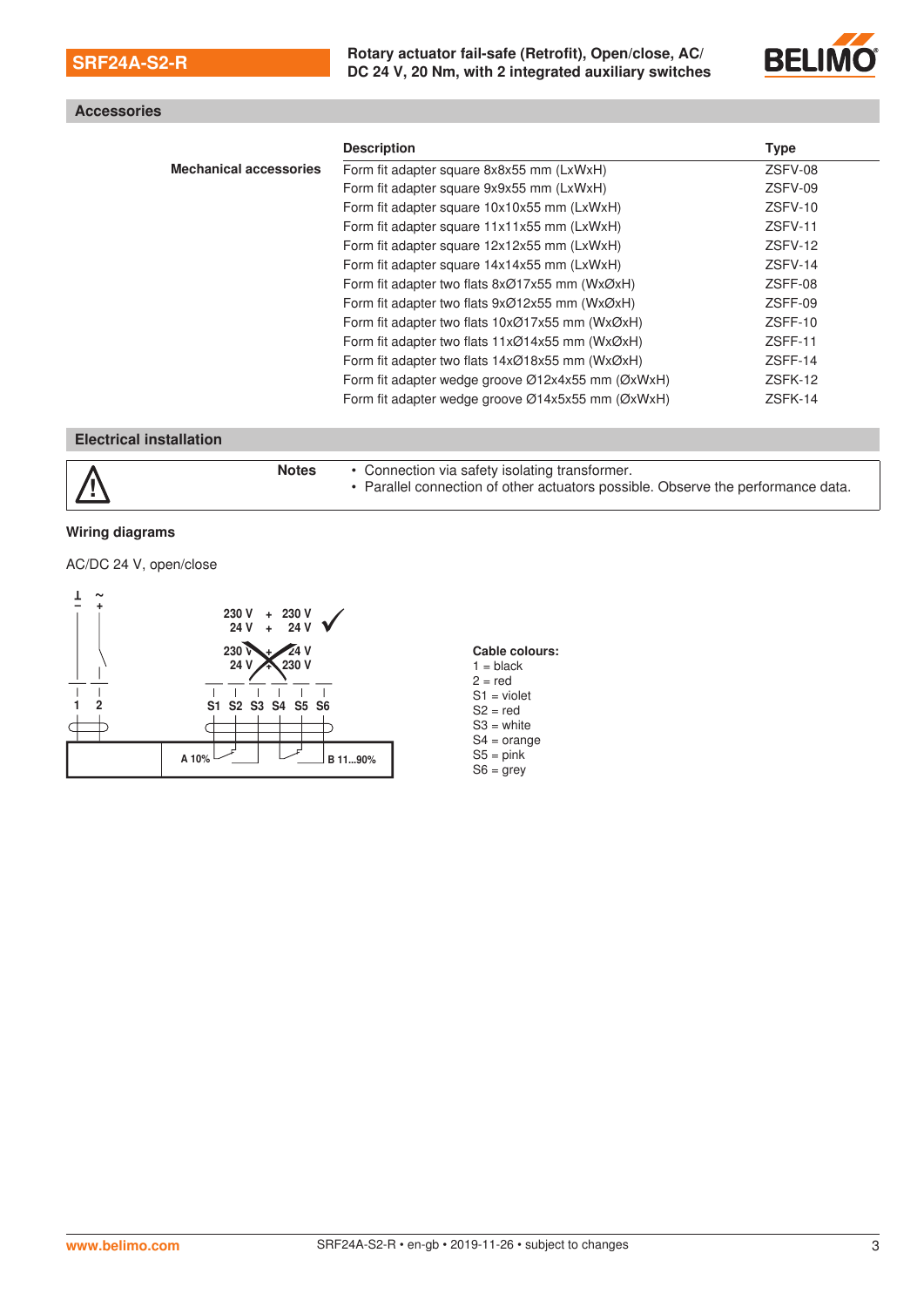**SRF24A-S2-R Rotary actuator fail-safe (Retrofit), Open/close, AC/**<br> **RG 24 V 20 Nm** with 2 integrated ouvilians quitabase **DC 24 V, 20 Nm, with 2 integrated auxiliary switches**



#### **Operating controls and indicators**

#### Auxiliary switch settings



- Note: Perform settings on the actuator only in deenergised state.
- <sup>1</sup> Manual override

Turn the hand crank until the desired switching position is set.

2 Spindle clamp

Edge line  $\bigoplus$  displays the desired switching position of the actuator on the scale.

- **3** Fasten the locking device Turn the locking switch to the "Locked padlock" symbol.
- **4** Auxiliary switch

Turn rotary knob until the notch points to the arrow symbol.

**5** Unlock the locking device

Turn the locking switch to the "Unlocked padlock" symbol or unlock with the hand crank.

6 Cable

Connect continuity tester to S4 + S5 or to S4 + S6.

#### **2** Manual override

Turn the hand crank until the desired switching position is set and check whether the continuity tester shows the switching point.